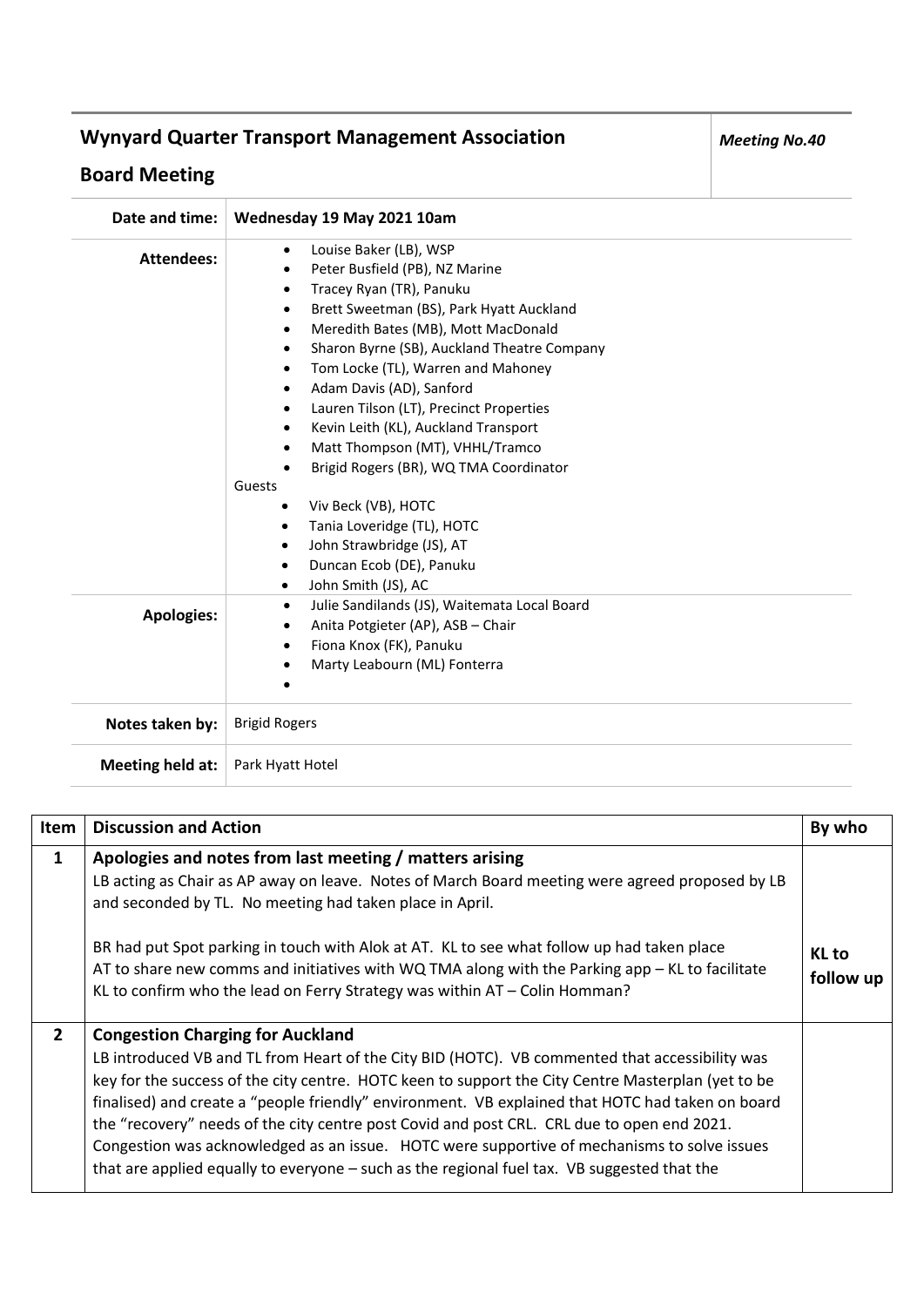|   | congestion charging question needed to be reframed to look at other targets - such as reducing          |  |
|---|---------------------------------------------------------------------------------------------------------|--|
|   | emissions. Some of the predictions show small % changes and that is concerning. VB emphasised           |  |
|   | that all businesses had been impacted by Covid, long term prospects are good but urged caution          |  |
|   | against adding another tax to a venerable business community.                                           |  |
|   | VB has asked AT what PT will look like in 2024 - which areas will and will not be well served. KL       |  |
|   |                                                                                                         |  |
|   | commented that many projects will be completed by that time and AT are trying to keep pace with         |  |
|   | the growth of the city.                                                                                 |  |
|   | VB suggested that much of the modelling work undertaken by the Congestion Question team now             |  |
|   | needs to be reviewed, in this post Covid environment. VB also very keen to understand where any         |  |
|   | revenue will be spent. This is seen as critical. Cost benefit of the entire scheme need to be looked at |  |
|   | as well as the risks for areas impacted by the levy. VB believes that if a congestion charge is brought |  |
|   | in the regional fuel tax should then be removed.                                                        |  |
|   |                                                                                                         |  |
|   | PB commented that congestion is still bad even though we have very few international tourists and       |  |
|   | majority of people are still working some of their time at home. What would it be like if we were       |  |
|   | back to "normal"?                                                                                       |  |
|   | TL commented that PT numbers across the city are down post covid. PT neds to be reliable and            |  |
|   | affordable for people to make the switch from cars. It is very much a changing landscape with           |  |
|   | working patterns still not settled. CRL will help uptake of PT.                                         |  |
|   | BR asked if the proposed \$7 per day levy was enough? Would that really make people change their        |  |
|   |                                                                                                         |  |
|   | behaviour. BR felt that the support for those on low incomes (community card holders' exemption)        |  |
|   | was a good suggestion but for those who could afford it \$7 was not a deterrent.                        |  |
|   | LB commented that congestion charging was only one tool to help solve congestion. A robust              |  |
|   | business case looking at all options was required.                                                      |  |
|   | KL supported the idea of removing fringe benefit tax for employers to help them subsidize PT for        |  |
|   | their staff.                                                                                            |  |
|   | TL raised concerns over "hide and ride" whereby commuters drive to residential areas then park and      |  |
|   | use PT for the rest of the journey. Some areas in Ponsonby have high levels of emissions due to this    |  |
|   | activity. Whatever boundaries are put in place the fringes of the area would be affected.               |  |
|   |                                                                                                         |  |
|   | KL mentioned that AT were well aware of such activities and parking restrictions were being put in      |  |
|   | place.                                                                                                  |  |
|   | VB highlighted the need to improve night time PT for the city centre area.                              |  |
|   | BS expressed concern that the long-term issues and population growth were not being adequately          |  |
|   | considered. PT in Auckland not great compared with other cities of sane size. Was Auckland looking      |  |
|   | at what other cities were doing and learning from them? There needs to be a clear vision before         |  |
|   | putting initiatives in place.                                                                           |  |
|   | LB thanked VB and TL for their attendance. The Board agreed that a submission should be made.           |  |
|   | Due to short deadline BR to draft and send to LB for sign off.                                          |  |
|   |                                                                                                         |  |
| 3 | Downtown car park redevelopment                                                                         |  |
|   | TR introduced the presenters, John Strawbridge (JS), AT, Duncan Ecob (DE), Panuku and John Smith        |  |
|   | $(JS)$ , AC                                                                                             |  |
|   | DE explained that the site area was around 6442m2 and that unsolicited intertest had been received      |  |
|   | by the Council last year. As a result of that the site is now part of the CCMP and Council have agreed  |  |
|   | for it to be sold. Panuku are looking at the best outcomes for the site and this includes the           |  |
|   |                                                                                                         |  |
|   | following: land use outcomes, urban form and quality design, movement and access, environmental         |  |
|   | and social responsibility, Maori outcomes and transport outcomes.                                       |  |
|   | These objectives will be worked through and shared with potential buyers of the site.                   |  |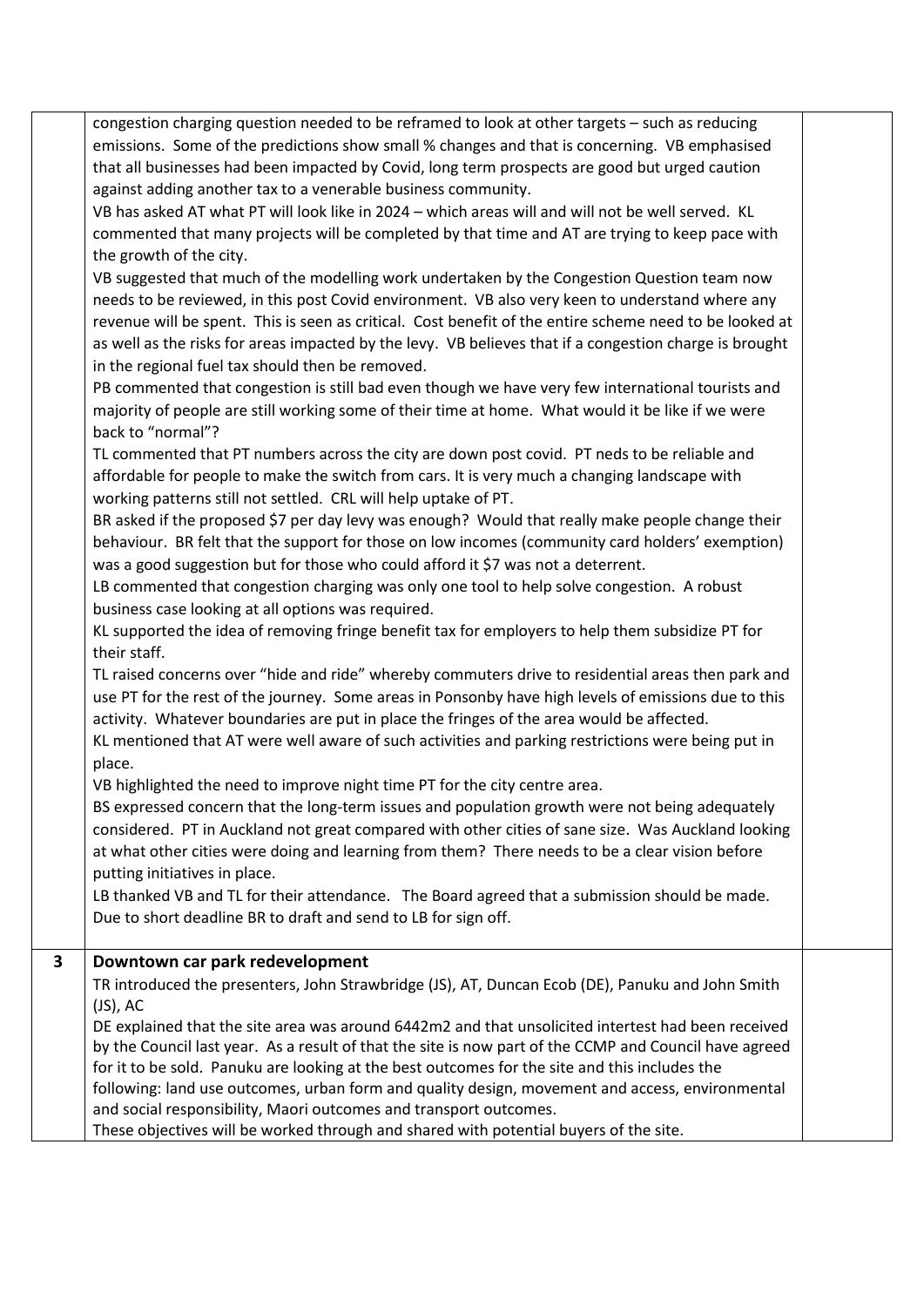|   | JS explained that in terms of transport, AT were keen to see options for a multi-use transport hub in                                                                                                  |  |
|---|--------------------------------------------------------------------------------------------------------------------------------------------------------------------------------------------------------|--|
|   | the new building. This could include an off street bus facility, car/ride share options, end of trip as                                                                                                |  |
|   | well as space for micro mobility.                                                                                                                                                                      |  |
|   | BR asked about the bus facility being for customers rather than just a layover option where drivers                                                                                                    |  |
|   | took breaks etc. JS confirmed it was customers.                                                                                                                                                        |  |
|   | BR asked how end of trip facilities including charging for electric cars and bikes could be a                                                                                                          |  |
|   | requirement in projects going forward, rather than a nice to have. BR cited the new car park in WQ                                                                                                     |  |
|   | which had no charging facilities.                                                                                                                                                                      |  |
|   | TR mentioned the Urban Review document and that ideas of what should be included have been fed                                                                                                         |  |
|   | through to Panuku and these would be incorporated into an updated document.                                                                                                                            |  |
|   | TL asked why only 5* Green rating was being sought – surely better to aim higher. DE was keen to                                                                                                       |  |
|   |                                                                                                                                                                                                        |  |
|   | see how the market would respond knowing that this was a priority for the Council. TR confirmed                                                                                                        |  |
|   | that Panuku were keen to see the adoption of the latest green star tool on this project which                                                                                                          |  |
|   | included ongoing monitoring post completion.                                                                                                                                                           |  |
|   | PB asked if this was to become the main bus interchange - like other cites had. JS confirmed that                                                                                                      |  |
|   | this site alone would not be big enough and AT felt it was better to have medium size interchanges                                                                                                     |  |
|   | at different locations. PB was concerned about the potential loss of car parking for events in the city                                                                                                |  |
|   | centre, like the Auckland on water Boat Show. JS mentioned that during the build the 1800 car                                                                                                          |  |
|   | parking spaces in the Downtown car park would be lost. A solution might be to convert back some                                                                                                        |  |
|   | of the spaces in Fanshawe Street, which are currently being leased, to short stay parking.                                                                                                             |  |
|   | DE indicated that project completion would be 6-10 years away.                                                                                                                                         |  |
|   | LB thanked the visitors for their time.                                                                                                                                                                |  |
| 4 | <b>Decarbonising transport conference</b>                                                                                                                                                              |  |
|   | LB attended this conference and gave the Board a quick update. This was a three-day event held in                                                                                                      |  |
|   | Auckland, with virtual speakers from all over the globe. Previously it has an engineering focus but                                                                                                    |  |
|   | the organisers seemed to have moved away from that. A lot of focus on climate change and                                                                                                               |  |
|   | emissions. LB reported that there are some new tools coming out of NZTA on how to measure                                                                                                              |  |
|   | carbon. There was a presentation from AT and Genesis on their subsidized PT for staff initiative. LB                                                                                                   |  |
|   | commented it was very positive so many people wanting to know more about how to change.                                                                                                                |  |
|   | TL commented that electrification was helping people shift to more sustainable transport. BS                                                                                                           |  |
|   |                                                                                                                                                                                                        |  |
|   | reported that the chargers at the Park Hyatt were very well used and that more public facilities were                                                                                                  |  |
|   | needed.                                                                                                                                                                                                |  |
|   |                                                                                                                                                                                                        |  |
| 5 | <b>Updates</b>                                                                                                                                                                                         |  |
|   |                                                                                                                                                                                                        |  |
|   | <b>Auckland Transport</b>                                                                                                                                                                              |  |
|   | KL reported that PT is now sitting at 75% of pre covid levels and ferries at 90%. Trains are lower at 60% but                                                                                          |  |
|   | that has been attributed to track works. Wellesley Street will reopen soon but the works will then move to                                                                                             |  |
|   | Victoria Street and the work will start there in June.                                                                                                                                                 |  |
|   | Puhinui Station work is on track and will open late July. Weekend access to the airport will be affected by the                                                                                        |  |
|   | ongoing works by Kiwi rail.                                                                                                                                                                            |  |
|   | Project Wave is now functioning and is a good connecting route from Viaduct to CBD<br>Secure bike racks have gone into Jellicoe Street car park on a trial basis and there is a new double decker rack |  |
|   | into Aotea Square.                                                                                                                                                                                     |  |
|   | BR commented that there is a spare locky docky bike rack if anyone knows of a location for it.                                                                                                         |  |
|   | KL mentioned that a couple of other businesses are now looking at subsidizing public transport for their staff -                                                                                       |  |
|   | an initiative that was started by Genesis.                                                                                                                                                             |  |
|   | KL keen to bring new ideas to the TMA Board and share ideas and comms pre-launch. BR suggested that a                                                                                                  |  |
|   | separate group be set up to begin the process.                                                                                                                                                         |  |
|   |                                                                                                                                                                                                        |  |
|   | Waitematā Local Board update - no update                                                                                                                                                               |  |
|   |                                                                                                                                                                                                        |  |